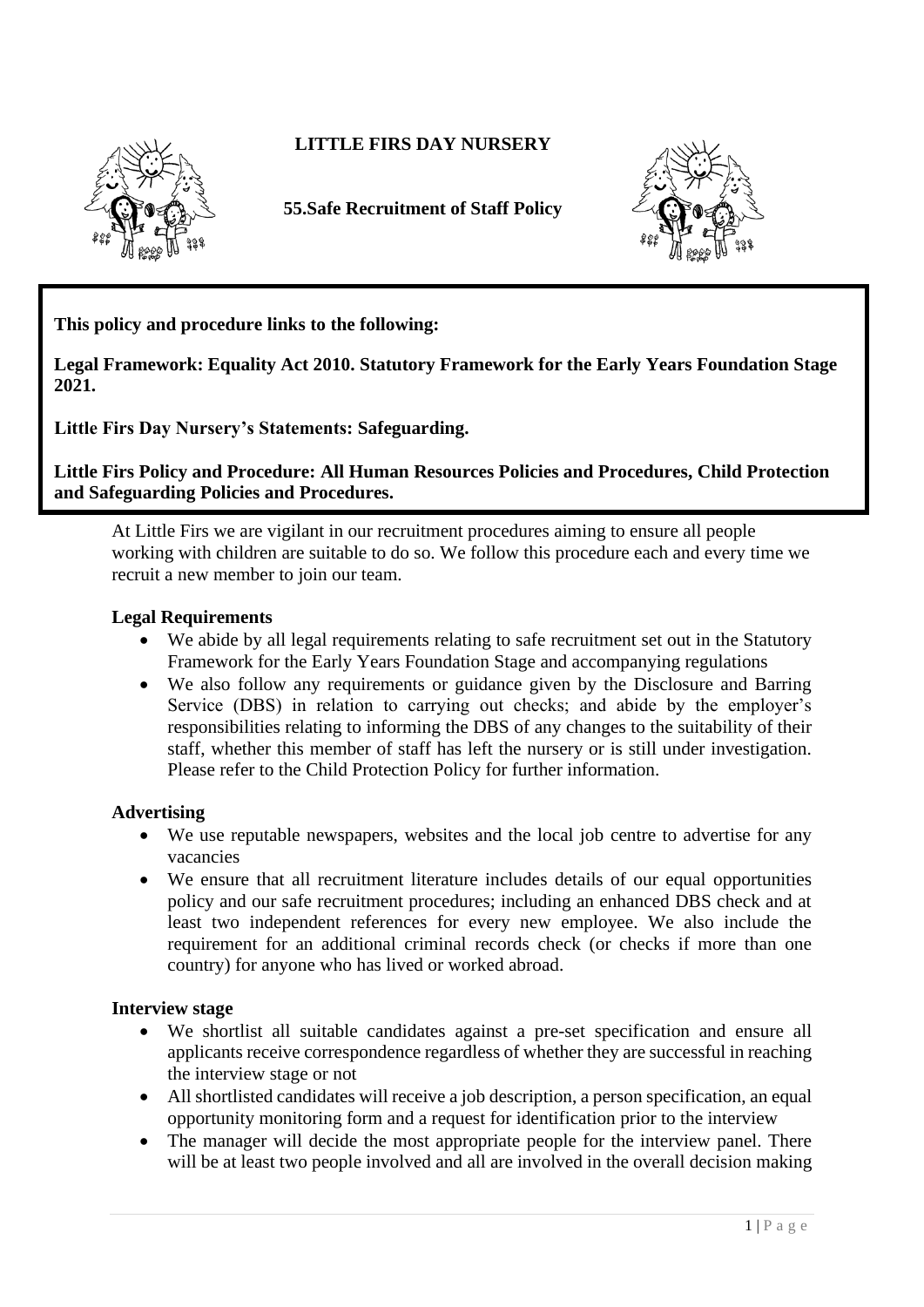- At the start of each interview all candidates' identities will be checked using, for example, their passport and/or photocard driving licence. All candidates will be required to prove they are eligible to work in the UK. The interview will also cover any gaps in the candidate's employment history
- All candidates reaching the interview stage are questioned using the same set criteria and questions. These cover specific areas of childcare, including safeguarding the children in their care, planning suitable activities to enhance the child's development and their understanding of the legal frameworks applied to childcare and used in the nursery. The questions will be value based and will ensure the candidate has the same values as the nursery with regards to the safety and welfare of the children in their care
- Candidates will be given a score for their answers including a score for their individual experience and qualifications
- Every shortlisted candidate will be asked to take part in a supervised practical exercise which will involve spending time in a particular age group in the nursery interacting with the children, staff and where appropriate parents
- The manager and deputy will then select the most suitable person for this position based on these scores and their knowledge and understanding of the early years framework as well as the needs of the nursery
- Every candidate will receive communication from the nursery stating whether they have been successful or not. Unsuccessful candidates are offered feedback.

# **Starting Work**

- The successful candidate will be offered the position subject to at least two references from previous employment or, in the case of a newly qualified student, their tutor and a personal or professional reference. These references will be taken up BEFORE employment commences which will form part of their personnel file
- The successful candidate will be asked to provide proof of their qualifications, where applicable. All qualifications will be checked, and copies taken for their personnel files where applicable
- Prior to employment but after the job has been offered a health check questionnaire will be given to the employee and its results will be considered in making an overall decision about suitability. The nursery reserves the right to take any further advice necessary in relation to a person's physical and mental fitness to carry out their role. Please see the absence management policy for more details about how the nursery manages health problems including access to medical records
- All new starters, other than those who have registered for the continuous updating service (see below), will be subject to an enhanced Disclosure and Barring Service (DBS) check. This will be initiated before the member of staff commences work in the nursery and they will not have unsupervised access to any child or their records before this check comes back clear. Further to this, the new starter will not be allowed to take photographs of any child, look at their learning and development log or change the nappy of any child without an up-to-date enhanced DBS check (whether supervised or not)
- An additional criminals records check (or checks if more than one country) should also be made for anyone who has lived or worked abroad
- The nursery will record and retain details about the individual including staff qualifications, identity checks carried out and the vetting process completed. This will include the disclosure and barring service reference number, the date the disclosure was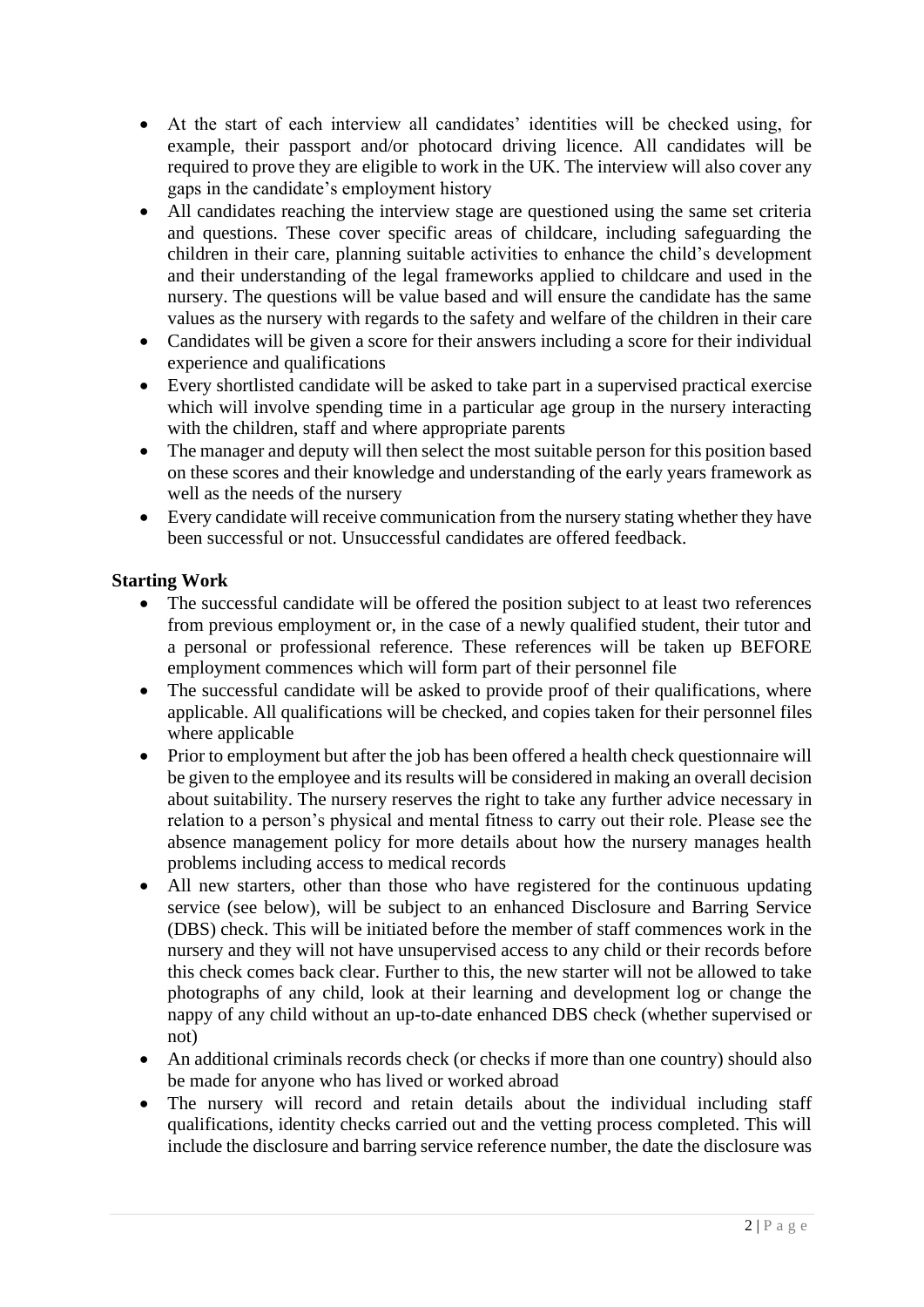obtained and details of who obtained it. The nursery will not retain copies of the disclosure itself once the employment decision is taken

- There may be occasions when a DBS check is not clear but the individual is still suitable to work with children. This will be treated on an individual case basis and at the manager's/owner's discretion taking into account the following:
	- o seriousness of the offence or other information
	- o accuracy of the person's self-disclosure on the application form
	- o nature of the appointment including levels of supervision
	- o age of the individual at the time of the offence or other information
	- o the length of time that has elapsed since the offence or other information
	- o relevance of the offence or information to working or being in regular contact with children.
- If the individual has registered on the DBS system since 17 July 2013, managers may use the update service with the candidate's permission instead of carrying out an enhanced DBS check
- New starters are required to sign (either application form, contract or separate form) to state that they have no criminal convictions, court orders or any other reasons that disqualify them from working with children or unsuitable to do so
- All new members of staff will undergo an intensive induction period during which time they will read and discuss the nursery policies and procedures and be assigned a 'mentor/ buddy' who will introduce them to the way in which the nursery operates
- During their induction period all new staff will receive training on how to safeguard children in their care and follow the Child Protection policy and procedure, emergency evacuation procedures, equality policy and health and safety issues
- The new member of staff will have regular meetings with the manager and their mentor during their induction period to discuss their progress.

### **Ongoing Support and Checks**

- All staff are responsible for notifying the manager in person if any there are any changes to their circumstances that may affect their suitability to work with children (staff suitability status will also be checked through an annual 'staff suitability questionnaire'). This includes any incidents occurring outside the nursery. Staff will face disciplinary action should they fail to notify the manager **immediately**
- All members of staff will update a health questionnaire on an annual basis to ensure management have a good knowledge of any changes that may require support or additional resources to aid them to carry out their day-to-day duties. This will also be discussed at staff supervisions/review meetings. Management may require this more regularly where health circumstances change. There are more details about how the nursery deals with any health problems in the absence management policy
- The nursery manager reviews any significant changes to an individual's circumstances that may suggest they are no longer suitable to work with children and take appropriate action to ensure any unsuitable or potentially unsuitable employee does not have unsupervised contact with children until the matter is resolved. Please see the Disciplinary Policy for further details
- Every member of staff will have a yearly appraisal with the management. This will provide an opportunity for the manager and member of staff to discuss training needs for the following year as well as evaluate and discuss their performance in the academic year